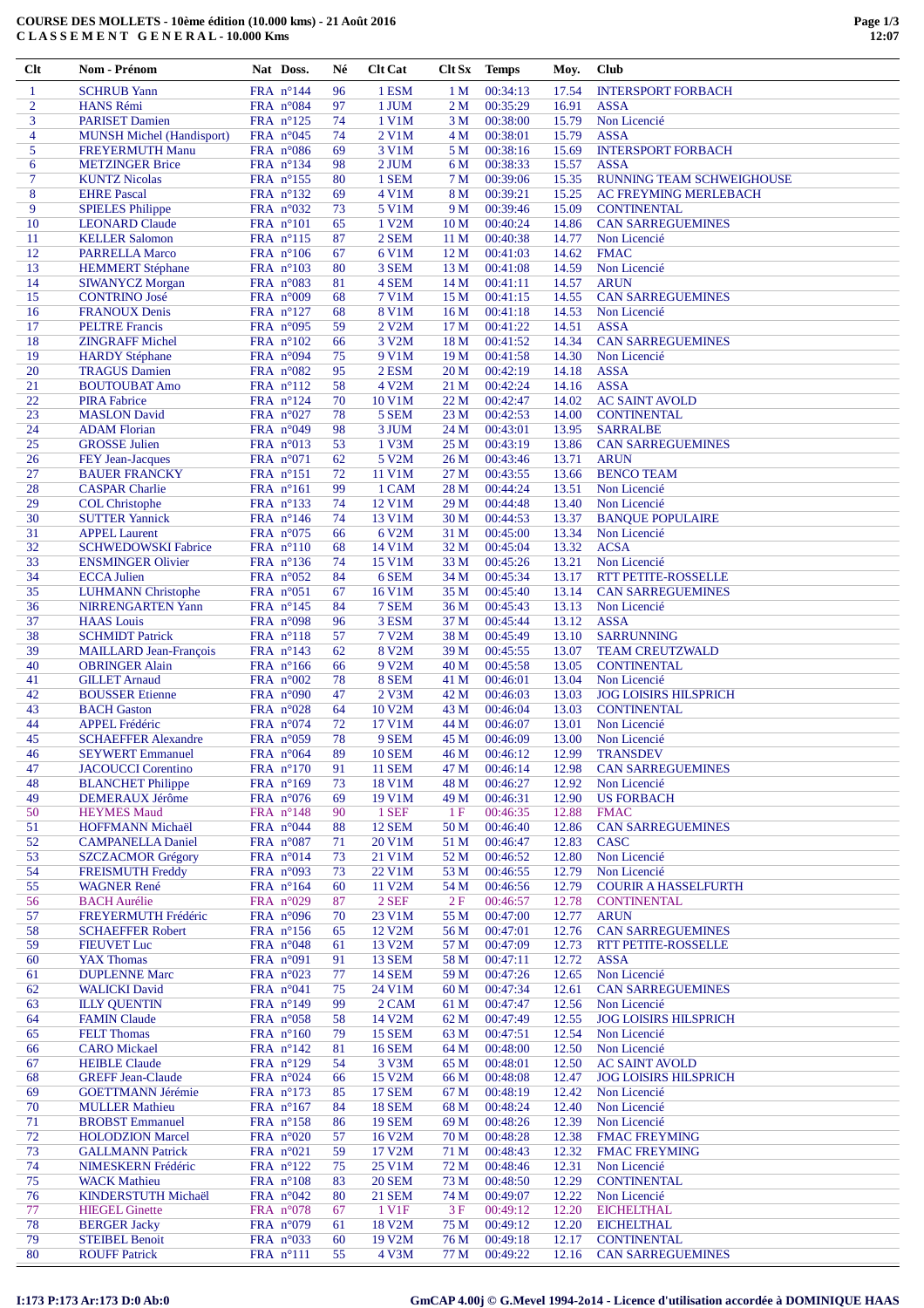## **COURSE DES MOLLETS - 10ème édition (10.000 kms) - 21 Août 2016 C L A S S E M E N T G E N E R A L - 10.000 Kms**

| Clt        | Nom - Prénom                                         | Nat Doss.                                | Né       | <b>Clt Cat</b>                 | Clt Sx                               | <b>Temps</b>         | Moy.           | Club                                                 |
|------------|------------------------------------------------------|------------------------------------------|----------|--------------------------------|--------------------------------------|----------------------|----------------|------------------------------------------------------|
| 81         | <b>JAECK Jean-Paul</b>                               | FRA $n^{\circ}080$                       | 74       | 26 V1M                         | 78 M                                 | 00:49:22             | 12.15          | Non Licencié                                         |
| 82         | <b>ROMMING Mickael</b>                               | FRA $n^{\circ}181$                       | 85       | <b>22 SEM</b>                  | 79 M                                 | 00:49:28             | 12.13          | Non Licencié                                         |
| 83         | <b>MARTIN Mike</b>                                   | FRA $n^{\circ}005$                       | 78       | 23 SEM                         | 80 M                                 | 00:49:34             | 12.11          | Non Licencié                                         |
| 84         | <b>BLUM</b> Eve                                      | FRA n°128                                | 76       | 2 V1F                          | 4F                                   | 00:49:40<br>00:49:49 | 12.08          | <b>CAN SARREGUEMINES</b><br>Non Licencié             |
| 85<br>86   | <b>MALMONTY Julien</b><br><b>SCHERRER Xavier</b>     | FRA $n^{\circ}182$<br>FRA n°165          | 82<br>72 | <b>24 SEM</b><br>27 V1M        | 81 M<br>82 M                         | 00:49:50             | 12.05<br>12.04 | <b>AMCOR SARREBOURG</b>                              |
| 87         | <b>HEYMES</b> Jean-Martin                            | FRA $n^{\circ}147$                       | 65       | 20 V2M                         | 83 M                                 | 00:49:51             | 12.04          | Non Licencié                                         |
| 88         | <b>WEBER Lydie</b>                                   | FRA n°123                                | 70       | 3 V1F                          | 5F                                   | 00:49:52             | 12.03          | <b>CAN SARREGUEMINES</b>                             |
| 89         | <b>BRIOT Alain</b>                                   | FRA n°015                                | 45       | 1 V4M                          | 84 M                                 | 00:49:54             | 12.03          | Non Licencié                                         |
| 90         | <b>HENNARD GILBERT</b>                               | FRA n°150                                | 72       | 28 V1M                         | 85 M                                 | 00:49:58             | 12.01          | <b>BENCO TEAM</b>                                    |
| 91         | <b>BOVI</b> Eric                                     | FRA n°001                                | 80       | <b>25 SEM</b>                  | 86 M                                 | 00:50:07             | 11.97          | Non Licencié                                         |
| 92<br>93   | <b>KNEZ Kévin</b><br><b>LERBSCHER Pierre</b>         | FRA $n^{\circ}178$<br>FRA $n^{\circ}035$ | 86<br>80 | <b>26 SEM</b><br><b>27 SEM</b> | 87 M<br>88 M                         | 00:50:13<br>00:50:26 | 11.95<br>11.90 | Non Licencié<br><b>CONTINENTAL</b>                   |
| 94         | <b>JOCHEM Laurent</b>                                | FRA n°139                                | 73       | 29 V1M                         | 89 M                                 | 00:50:38             | 11.85          | <b>CAN SARREGUEMINES</b>                             |
| 95         | <b>MOURER Patrick</b>                                | FRA $n^{\circ}036$                       | 57       | 21 V2M                         | 90 M                                 | 00:50:53             | 11.80          | <b>CONTINENTAL</b>                                   |
| 96         | <b>BACH</b> Gilles                                   | FRA $n^{\circ}171$                       | 90       | <b>28 SEM</b>                  | 91 M                                 | 00:50:59             | 11.77          | Non Licencié                                         |
| 97         | <b>WEISSEND Mathieu</b>                              | FRA $n^{\circ}140$                       | 65       | 22 V2M                         | 92 M                                 | 00:51:11             | 11.72          | <b>ASSA</b>                                          |
| 98         | <b>HIRTZ Katia</b>                                   | FRA n°159                                | 77       | 3 SEF                          | 6F                                   | 00:51:15             | 11.71          | <b>KEEP COOL</b>                                     |
| 99<br>100  | <b>BUR</b> Germain<br><b>ZELLER Frédéric</b>         | FRA $n^{\circ}039$<br>FRA $n^{\circ}114$ | 58<br>74 | 23 V2M<br>30 V1M               | 93 M<br>94 M                         | 00:51:25<br>00:51:29 | 11.67<br>11.66 | <b>CAN SARREGUEMINES</b><br><b>SARRUNNING</b>        |
| 101        | <b>SELTZER</b> Patrice                               | FRA n°107                                | 80       | <b>29 SEM</b>                  | 95 M                                 | 00:51:31             | 11.65          | <b>CONTINENTAL</b>                                   |
| 102        | <b>DACKO</b> Frédéric                                | FRA $n^{\circ}047$                       | 64       | 24 V2M                         | 96 M                                 | 00:51:35             | 11.63          | RTT PETITE-ROSSELLE                                  |
| 103        | <b>MARTIN Mickael</b>                                | FRA $n^{\circ}121$                       | 82       | <b>30 SEM</b>                  | 97 M                                 | 00:51:45             | 11.60          | Non Licencié                                         |
| 104        | <b>MEHLINGER Raoul</b>                               | FRA n°116                                | 64       | 25 V2M                         | 98 M                                 | 00:51:54             | 11.56          | Non Licencié                                         |
| 105        | <b>MULLER Eric</b>                                   | FRA $n^{\circ}104$                       | 71       | 31 V1M                         | 99 M                                 | 00:52:09             | 11.51          | <b>CAN SARREGUEMINES</b>                             |
| 106<br>107 | <b>BLATNIK Jacques</b><br><b>HOUPERT Vincent</b>     | FRA $n^{\circ}031$<br>FRA $n^{\circ}154$ | 70<br>65 | 32 V1M<br>26 V2M               | 100 <sub>M</sub><br>101 <sub>M</sub> | 00:52:10<br>00:52:12 | 11.50<br>11.50 | <b>CONTINENTAL</b><br><b>FRICHES</b>                 |
| 108        | <b>SCHMITT Cindy</b>                                 | FRA n°060                                | 89       | 4 SEF                          | 7F                                   | 00:52:21             | 11.46          | Non Licencié                                         |
| 109        | <b>SCHMITT Christophe</b>                            | FRA n°070                                | 82       | 31 SEM                         | 102 <sub>M</sub>                     | 00:52:22             | 11.46          | <b>EICHELTHAL</b>                                    |
| 110        | <b>HILPERT Jean-Noël</b>                             | FRA $n^{\circ}050$                       | 73       | 33 V1M                         | 103 <sub>M</sub>                     | 00:52:37             | 11.40          | Non Licencié                                         |
| 111        | <b>MEYER Karine</b>                                  | FRA $n^{\circ}010$                       | 84       | 5 SEF                          | <b>8F</b>                            | 00:52:39             | 11.40          | <b>CAN SARREGUEMINES</b>                             |
| 112        | <b>MEYER Nicolas</b>                                 | FRA $n^{\circ}011$                       | 82       | 32 SEM                         | 104 M                                | 00:52:40             | 11.39          | <b>CAN SARREGUEMINES</b>                             |
| 113<br>114 | <b>KLEIN Laurent</b>                                 | FRA $n^{\circ}062$                       | 70       | 34 V1M<br>27 V2M               | 105 M<br>106 M                       | 00:52:48<br>00:52:49 | 11.36          | Non Licencié                                         |
| 115        | <b>KLEIN Jean-Luc</b><br><b>KIEFER François</b>      | FRA $n^{\circ}063$<br>FRA n°092          | 65<br>66 | 28 V2M                         | 107 M                                | 00:52:50             | 11.36<br>11.36 | Non Licencié<br><b>ARUN</b>                          |
| 116        | <b>TORLOTING Florent</b>                             | FRA $n^{\circ}163$                       | 68       | 35 V1M                         | 108 <sub>M</sub>                     | 00:53:25             | 11.23          | Non Licencié                                         |
| 117        | <b>BERGANTZ Dominique</b>                            | FRA $n^{\circ}038$                       | 60       | 29 V2M                         | 109 M                                | 00:53:30             | 11.22          | <b>CAN SARREGUEMINES</b>                             |
| 118        | <b>HECTOR Pascal</b>                                 | FRA $n^{\circ}176$                       | 61       | 30 V2M                         | 110 M                                | 00:53:38             | 11.19          | <b>VETERAN CAPPEL</b>                                |
| 119        | <b>BALLE</b> Frédéric                                | FRA $n^{\circ}067$                       | 69       | 36 V1M                         | 111 M                                | 00:53:43             | 11.17          | Non Licencié                                         |
| 120<br>121 | <b>BOUSSER Arnaud</b>                                | FRA $n^{\circ}056$                       | 77<br>79 | <b>33 SEM</b><br>6 SEF         | 112 M<br>9F                          | 00:53:54<br>00:54:13 | 11.13          | Non Licencié                                         |
| 122        | <b>POIROT</b> Christine<br><b>GALMICHE Diane</b>     | FRA n°174<br>FRA n°130                   | 74       | 4 V1F                          | 10F                                  | 00:54:16             | 11.07<br>11.06 | <b>STEELCASE</b><br>Non Licencié                     |
| 123        | <b>DOUR Mathieu</b>                                  | FRA n°126                                | 86       | <b>34 SEM</b>                  | 113M                                 | 00:54:19             | 11.05          | <b>STC</b>                                           |
| 124        | <b>WEBER René</b>                                    | FRA $n^{\circ}030$                       | 64       | 31 V2M                         | 114 M                                | 00:54:23             | 11.04          | <b>CONTINENTAL</b>                                   |
| 125        | <b>VIGUIER Jonathan</b>                              | FRA $n°007$                              | 79       | <b>35 SEM</b>                  | 115 M                                | 00:54:43             | 10.97          | Non Licencié                                         |
| 126        | <b>EVANGELISTI Camille</b>                           | FRA n°162                                | 94       | 1 ESF                          | 11F                                  | 00:55:10             | 10.88          | Non Licencié                                         |
| 127<br>128 | <b>LOHMANN</b> Gaston<br><b>GÉRARD</b> Christian     | FRA n°018<br>FRA n°168                   | 55<br>71 | 5 V3M                          | 116M                                 | 00:55:30             | 10.81          | <b>CAN SARREGUEMINES</b><br><b>CAN SARREGUEMINES</b> |
| 129        | <b>HACQUET Denise</b>                                | FRA n°017                                | 59       | 37 V1M<br>1 V <sub>2F</sub>    | 117 <sub>M</sub><br>12F              | 00:55:30<br>00:55:48 | 10.81<br>10.76 | <b>CAN SARREGUEMINES</b>                             |
| 130        | <b>DEMMERLE Gérard</b>                               | FRA $n^{\circ}131$                       | 56       | 6 V3M                          | 118 M                                | 00:56:05             | 10.70          | <b>ARUN</b>                                          |
| 131        | <b>STRASSEL Johann</b>                               | FRA $n^{\circ}008$                       | 87       | <b>36 SEM</b>                  | 119 M                                | 00:56:28             | 10.63          | Non Licencié                                         |
| 132        | <b>CHMIEL</b> Jonathan                               | FRA n°135                                | 82       | <b>37 SEM</b>                  | 120 M                                | 00:56:35             | 10.61          | <b>SEW</b>                                           |
| 133        | <b>VICENTE Francis</b>                               | FRA n°019                                | 57       | 32 V2M                         | 121 M                                | 00:56:41             | 10.59          | <b>FMAC FREYMING</b>                                 |
| 134<br>135 | <b>WAGNER Katia</b><br><b>SCHMITT Norbert</b>        | FRA $n^{\circ}175$<br>FRA $n^{\circ}061$ | 82<br>54 | 7 SEF<br>7 V3M                 | 13F<br>122 M                         | 00:56:45<br>00:56:47 | 10.57<br>10.57 | <b>3 SP FENETRANGE</b><br>Non Licencié               |
| 136        | <b>HEIN Sandrine</b>                                 | FRA n°012                                | 74       | 5 V1F                          | 14F                                  | 00:56:55             | 10.54          | Non Licencié                                         |
| 137        | <b>CAVATZ</b> Jean-Paul                              | FRA $n^{\circ}034$                       | 70       | 38 V1M                         | 123 <sub>M</sub>                     | 00:56:56             | 10.54          | <b>CONTINENTAL</b>                                   |
| 138        | <b>BERRON Patrick</b>                                | FRA n°069                                | 56       | 8 V3M                          | 124 M                                | 00:57:06             | 10.51          | <b>CAN SARREGUEMINES</b>                             |
| 139        | <b>RIFF Olivier</b>                                  | FRA n°085                                | 68       | 39 V1M                         | 125 M                                | 00:57:20             | 10.47          | Non Licencié                                         |
| 140        | <b>JOCHEM Marie-Ange</b>                             | FRA $n^{\circ}138$                       | 69       | 6 V <sub>1F</sub>              | 15F                                  | 00:57:27             | 10.44          | <b>CAN SARREGUEMINES</b>                             |
| 141<br>142 | <b>SCHANG OLIVIER</b><br><b>HOFFMANN Chantal</b>     | FRA $n^{\circ}152$<br>FRA $n^{\circ}043$ | 65<br>61 | 33 V2M<br>2 V <sub>2F</sub>    | 126 <sub>M</sub><br>16F              | 00:57:31<br>00:57:35 | 10.43<br>10.42 | Non Licencié<br><b>CAN SARREGUEMINES</b>             |
| 143        | <b>BOUSSER Edouard</b>                               | FRA n°057                                | 44       | 2 V <sub>4</sub> M             | 127 M                                | 00:57:40             | 10.40          | Non Licencié                                         |
| 144        | <b>HEIBLE Hugues</b>                                 | FRA $n^{\circ}141$                       | 57       | 34 V2M                         | 128 M                                | 00:57:43             | 10.40          | Non Licencié                                         |
| 145        | <b>ALCANTARA Gilbert</b>                             | FRA n°153                                | 51       | 9 V3M                          | 129 M                                | 00:58:09             | 10.32          | <b>FRICHES</b>                                       |
| 146        | <b>PEIFER Alain</b>                                  | FRA n°081                                | 67       | 40 V1M                         | 130 M                                | 00:58:43             | 10.22          | Non Licencié                                         |
| 147        | <b>BERRON</b> Fabienne                               | FRA $n^{\circ}068$                       | 65       | 3 V <sub>2F</sub>              | 17F                                  | 00:58:49             | 10.20          | <b>CAN SARREGUEMINES</b>                             |
| 148<br>149 | <b>STAUB Roland</b>                                  | FRA $n^{\circ}073$                       | 46<br>89 | 3 V <sub>4</sub> M<br>8 SEF    | 131 M                                | 00:59:33<br>00:59:56 | 10.08<br>10.01 | Non Licencié<br>Non Licencié                         |
| 150        | <b>MEHLINGER Laetitia</b><br><b>SCHOUVER Franck</b>  | FRA $n^{\circ}117$<br>FRA n°016          | 74       | 41 V1M                         | 18F<br>132 M                         | 01:00:10             | 9.97           | <b>AS WILLERWALD</b>                                 |
| 151        | <b>FREYERMUTH Sandra</b>                             | FRA $n°097$                              | 72       | 7 V1F                          | 19F                                  | 01:00:18             | 9.95           | <b>ARUN</b>                                          |
| 152        | <b>KREMER Romain</b>                                 | FRA n°137                                | 54       | 10 V3M                         | 133 M                                | 01:00:19             | 9.95           | <b>ARUN</b>                                          |
| 153        | <b>SOBUS Loïc</b>                                    | FRA n°077                                | 92       | <b>38 SEM</b>                  | 134 M                                | 01:01:01             | 9.83           | Non Licencié                                         |
| 154        | <b>BAILLY Bernard</b>                                | FRA $n^{\circ}022$                       | 52       | 11 V3M                         | 135 M                                | 01:01:02             | 9.83           | Non Licencié                                         |
| 155<br>156 | <b>KESSLER</b> Frédéric<br><b>BUYNOWSKI Jean-Luc</b> | FRA $n^{\circ}026$<br>FRA $n^{\circ}119$ | 72<br>53 | 42 V1M<br>12 V3M               | 136 M<br>137 M                       | 01:01:20<br>01:01:22 | 9.78<br>9.78   | <b>CONTINENTAL</b><br>Non Licencié                   |
| 157        | <b>NIKES</b> Jacques                                 | FRA n°113                                | 52       | 13 V3M                         | 138 M                                | 01:01:34             | 9.75           | <b>ASSOCIATION DECOUVERTES</b>                       |
| 158        | <b>SEYWERT Claude</b>                                | FRA n°065                                | 55       | 14 V3M                         | 139 M                                | 01:02:06             | 9.66           | <b>TRANSDEV</b>                                      |
| 159        | <b>BEAUMONT</b> Isabelle                             | FRA n°157                                | 72       | 8 V <sub>1F</sub>              | 20F                                  | 01:02:31             | 9.60           | <b>CAN SARREGUEMINES</b>                             |
| 160        | <b>BEAUMONT Yves</b>                                 | FRA n°172                                | 74       | 43 V1M                         | 140 M                                | 01:02:31             | 9.60           | <b>CONTINENTAL</b>                                   |